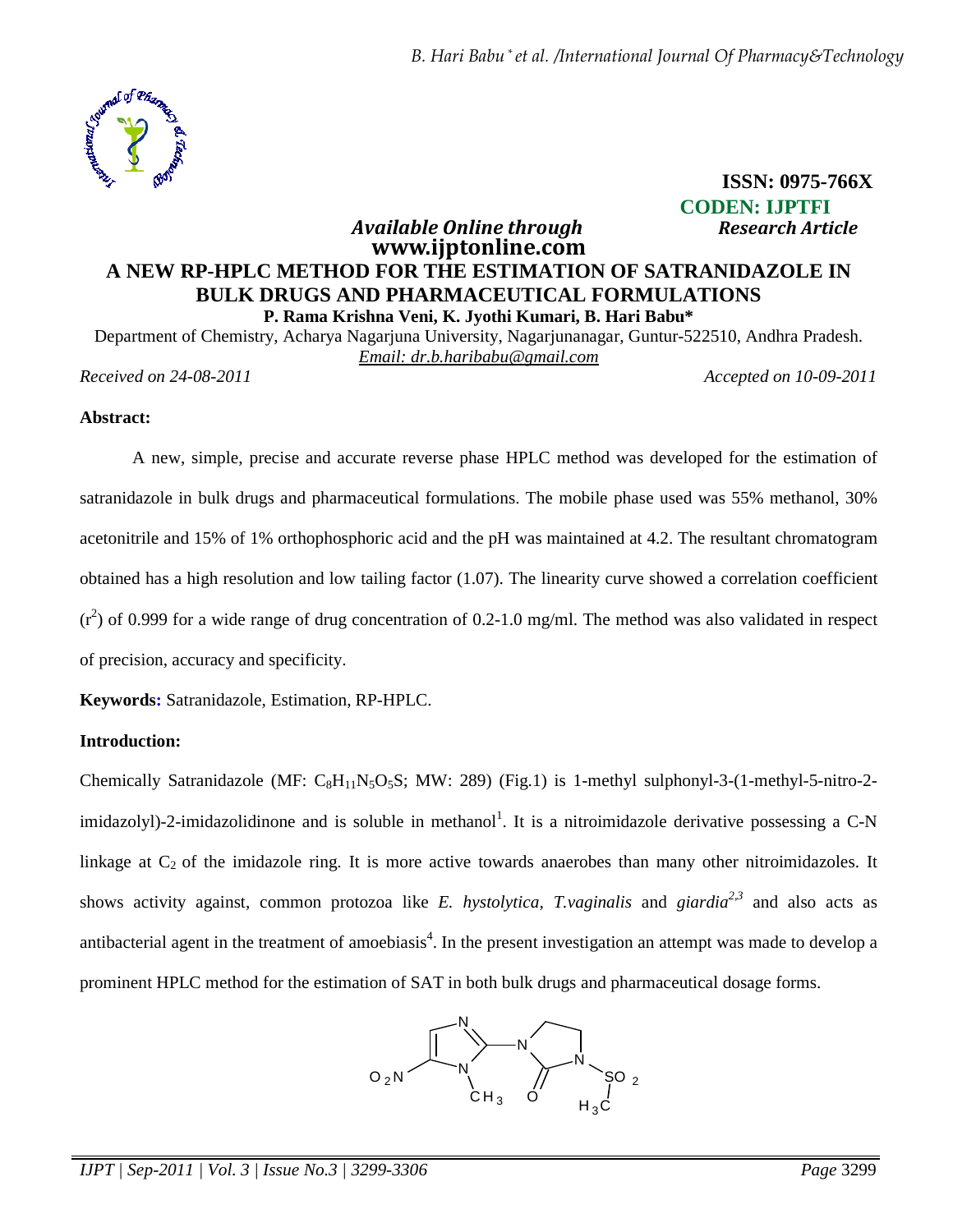**Fig.1. Structure of satranidazole** [IUPAC Name: 1-(1-methyl-5-nitroimidazol-2-yl)-3 methylsulfonylimidazolidin-2-one]

### **2. Materials and Methods**

### **2.1. Equipment**

Analysis was carried out using PEAK 7000 isocratic HPLC with rheodyne manual sample injector with switch (77251) and the column used was Analytical column kromosil 100-5 C18.250x4.6mm. Electronic balance-ELB300, DIGISUN pH measurements.

### **2.2. Chemicals and reagents**

Satranidazole reference standard was a kind gift of V.V.MED Laboratories, Hyderabad and the tablet formulation (Satrogyl-Alkem-300mg) used for testing the method was purchased from local market. The solvents used were Methanol and Acetonitrile of HPLC grade and phosphoric acid (GR) of Merck manufactures.

## **2.3. Optimized Chromatographic Conditions**

Chromatographic analysis of the satranidazole was done using a Kromasil C18, (250x4.6mm, 5µm). The mobile phase composition used was MeOH (HPLC grade) 55%, Acetonitrile(HPLC grade) 30% and 1% orthophosphoric acid(GR)-15% was filtered through 0.5µ nylon membrane filter before use and the pH was at 4.2. The analysis was carried out in isocratic mode at a flow rate of 1ml/min. The detector wavelength is 280nm and the operating pressure is 15Mpa at room temperature. The injecting volume is 20µL and the total run time is 6min.

### **2.4. Preparation of standard solutions**

Pure standards of satranidazole were used as external standards in the analysis. Different concentrations of the standards were used based on the range required to plot a suitable calibration curve. About 20mg of the standard satranidazole was accurately weighed and transferred into 10ml volumetric flask and made up to the mark by using sufficient mobile phase. The flasks containing standard solution was sonicated for 10 minutes to degas it. The standard solution was then filtered with 0.45µm membrane filter paper. Different concentrations of these standards were analyzed using the same chromatographic conditions as those of the target compounds and a calibration curve was generated.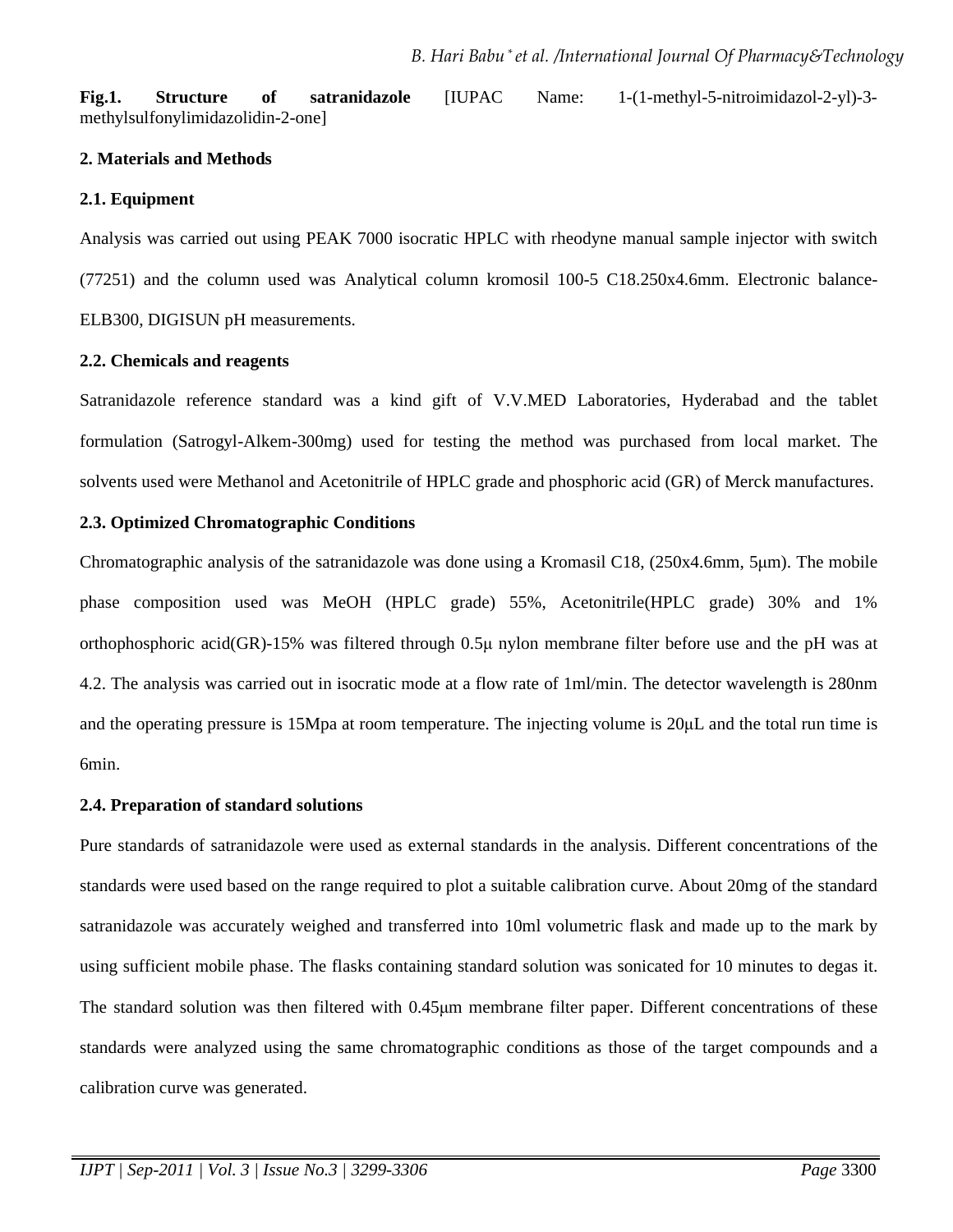#### **2.5. Sample preparation**

About 1mg of given commercial sample was taken into 10ml volumetric flask and added mobile phase to get 0.1ml/ml sample solution. The sample solution was then filtered with 0.45µm membrane sample filter.

### **2.6. Procedure for analysis**

With the optimized chromatographic conditions set for satranidazole a study base line was recorded and stabilized for abut 30min. After the stabilization of base line successive aliquots of the sample solution were recorded, until the reproducibility of the peak areas was adequate. The sample was injected into the column at flow rate of 1ml/min.

### **3. Results and Discussion**

A survey of literature revealed that SAT was estimated by using UV-Spectrophotometric method<sup>5</sup>, Colorimetric method<sup>6</sup>, HPLC<sup>7</sup>, HPTLC<sup>8,9</sup> and RP-HPLC<sup>10</sup> methods. However, in the present investigation, a more reliable specific stability indicating RP-HPLC method was developed for estimation of SAT in bulk from and pharmaceutical formulation. The method was in good agreement in respect of linearity (0.999), accuracy (99.33%), precision, run time (6min) when compared with above mentioned HPLC methods<sup>7-10</sup>. The method was developed according to ICH guide lines. The standard chromatogram of the SAT was given in Fig. 2.



**Fig 2: standard chromatogram of the SAT** 

### **3.1. Method Validation**

After the completion of HPLC method development the method was validated in terms of different parameters like specificity, linearity, precision, accuracy, LOD and LOQ.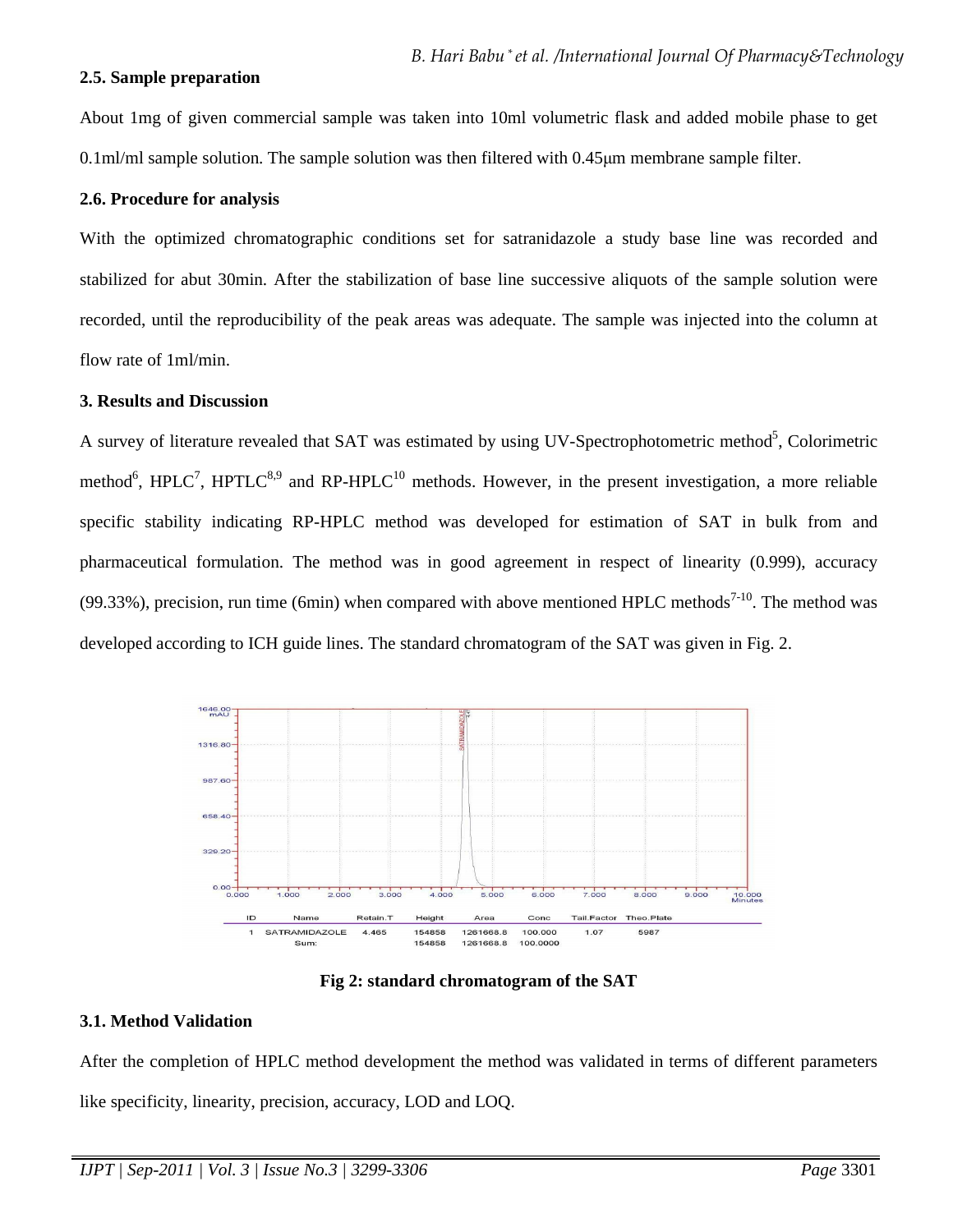#### **3.1.1. Evaluation of linearity**

The Linearity of the method was evaluated by analyzing different concentrations of the standard solutions. Satranidazole solutions of 0.2ppm, 0.4ppm, 0.6ppm, 0.8ppm, 1.0 ppm with standard 100% pure Satranidazole in the mobile phase was prepared and analyzed. After analysis the area of peaks were recorded and were reported in Table-1. It was found that there were no notable changes in the chromatograms for flow rate variation, column temperature variation and mobile phase variation for a wide range of drug concentration of 0.2-1.0 mg/ml. a plot was drawn by taking concentration on x-axis and area of the peaks on y-axis. It was fount that a straight line satisfying linearity condition i.e. the correlation coefficient  $(r^2=0.999, Fig. 3)$  of regression was found almost equal to 1.

| TEST-2 | <b>LINEARITY</b> |          |           |                       |
|--------|------------------|----------|-----------|-----------------------|
|        | S.NO             | CONC ppm | AREA      | $INTERCEPT = -0.0122$ |
|        |                  | 0.2      | 229120.3  |                       |
|        |                  | 0.4      | 426004.4  | $SLOPE = 1034364.65$  |
|        |                  | 0.6      | 612444.4  |                       |
|        |                  | 0.8      | 856120.9  | $C.C = 0.99909$       |
|        |                  | l.O      | 1048426.7 |                       |

**Table-1: Linearity data of SAT for the developed method.**



**Fig 3: Linearity of satranidazole** 

### **3.1.2. Accuracy (% Recovery)**

To study of the reliability, validity, suitability and accuracy of the method, recovery experiments were carried out for stranidazole. For this, the recovery studies were performed using standard addition method i.e. a known quantity of pure drug was added to the pre-analysed sample formulation. The results of these experiments were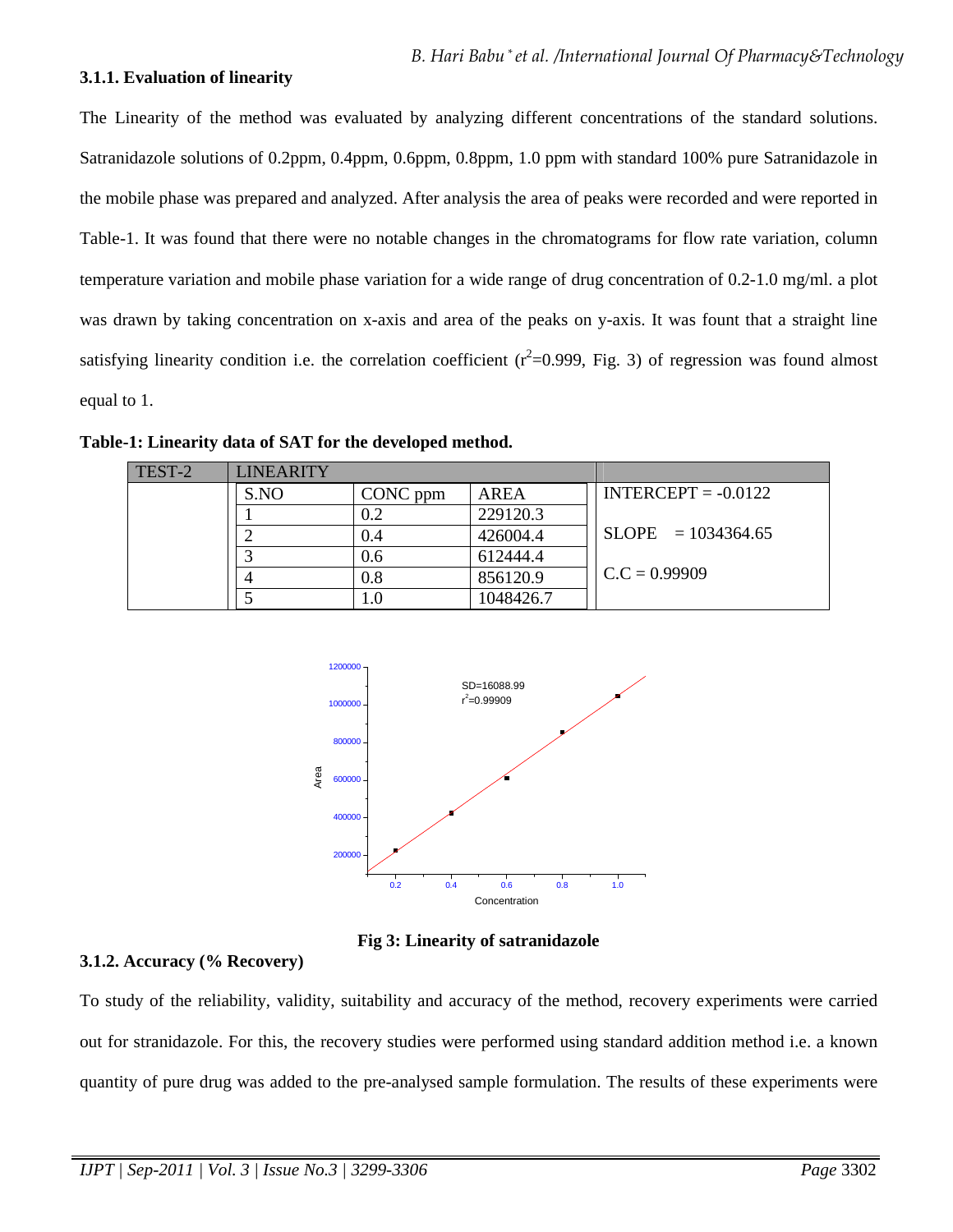*B. Hari Babu \* et al. /International Journal Of Pharmacy&Technology*

given in Table 2. The % recovery of the drug in is calculated by using the formula given below. The recovery of

the Satranidazole is 99.33%.

% recovery =  $[(b-a)/c] X100$ 

Where a- The amount of drug found before the addition of standard drug.

b- The amount of drug found after the addition of standard drug.

c- The amount of standard drug added.

The values obtained (Table-2) above are more reliable and in good agreement in terms reliability, suitability and accuracy when compared to earlier methods<sup> $7-10$ </sup>.

**Table 2: Accuracy data of the developed method.** 

| TEST-3 | <b>ACCURACY</b>   |             |                  | % ACCURACY |
|--------|-------------------|-------------|------------------|------------|
|        | Conc. $0.4$ mg/ml | <b>AREA</b> | <b>TH.PLATES</b> |            |
|        | <b>STANDARD</b>   | 426004.4    | 7115             | 99.33      |
|        | <b>SAMPLE</b>     | 423164.7    | 7077.83          |            |

# **3.1.3. Precision**

A standard solution (1.2mg/ml) of drug substance was injected five times and corresponding peak areas were recorded. The % RSD found were less than 1%. The value of the %RSD obtained in intraday precision is 0.061(Table 3&4) and the inter day precision is 0.998. The values of %RSD within a day, day to day variation (<1%) proves that the method is precise.

# **Table 3: Intraday precision.**

| TEST.1   | CONC $1.2 \text{ mg/ml}$    |             |      | <b>PRECISSION</b> |
|----------|-----------------------------|-------------|------|-------------------|
|          | <b>INJECTION</b>            | <b>AREA</b> | TH.P |                   |
| Intraday |                             | 1547100.5   | 4534 | % R.S.D = $0.061$ |
|          | $\mathcal{D}_{\mathcal{L}}$ | 1546076.1   | 4538 |                   |
|          | 3                           | 1545174.5   | 4545 |                   |
|          | $\overline{4}$              | 1546921.5   | 4539 |                   |
|          | 5                           | 1547570.0   | 4529 |                   |
|          | 6                           | 1541501.5   | 4532 |                   |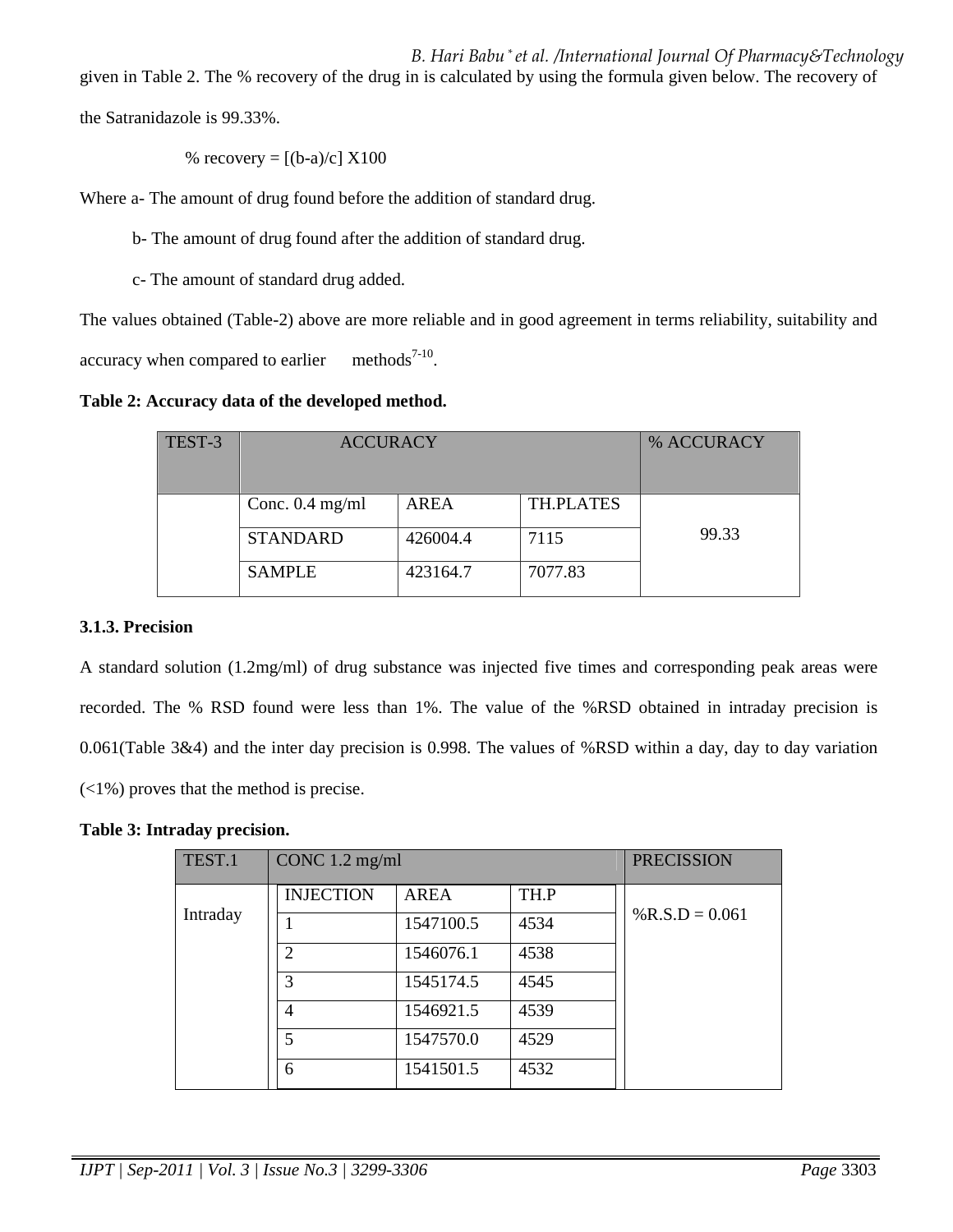### **Table 4: Inter-day precision.**

| TEST.1    | CONC $1.2 \text{ mg/ml}$ |             |      | <b>PRECISSION</b> |
|-----------|--------------------------|-------------|------|-------------------|
|           | <b>INJECTION</b>         | <b>AREA</b> | TH.P |                   |
| Inter-day |                          | 1508030.2   |      |                   |
|           |                          | 1520128.7   |      | % R.S.D = $0.998$ |
|           |                          | 1539151.5   |      |                   |
|           |                          | 1534902.6   |      |                   |
|           |                          | 1534955.5   |      |                   |
|           |                          | 1551666.0   |      |                   |

### **3.1.4. Specificity of the method**

The specificity of the method was determined by observing any interference encountered from the ingredients present in the formulations. The test results obtained were compared with that of test results those obtained for standard drug. In the present study, it was shown that those ingredients are not interfering with the proposed method.

### **3.1.5. Ruggedness**

Inter-day variations were performed by using five replicate injections of standard and sample solutions of concentrations which were prepared and analyzed by different analyst on two different days over a period of one week.

### **3.1.6. Robustness and system suitability**

Robustness of the method was carried out by varying two parameters slightly from the Optimized chromatographic conditions, such as flow rate, column temperature and mobile phase. It was found that there were no notable changes in the chromatograms for flow rate variation, column temperature variation and mobile phase variation. The robustness limit for the above parameter variations was well within the acceptable limit and is less than 2%. This shows that the method is having good system suitability under the given set of conditions.

## **3.1.7. Limit of Detection and limit of Quantification (LOD and LOQ)**

The limit of Detection (LOD) and limit of Quantification (LOQ) (Table 5) of the developed method were determined by injecting increasingly low concentrations of the standard solutions by following the developed HPLC method. The LOD is the smallest concentration of the analyte which gives a measurable response. The LOD for Satranidazole was found to be 20 ng/ml. The LOQ is the smallest concentration of the analyte, which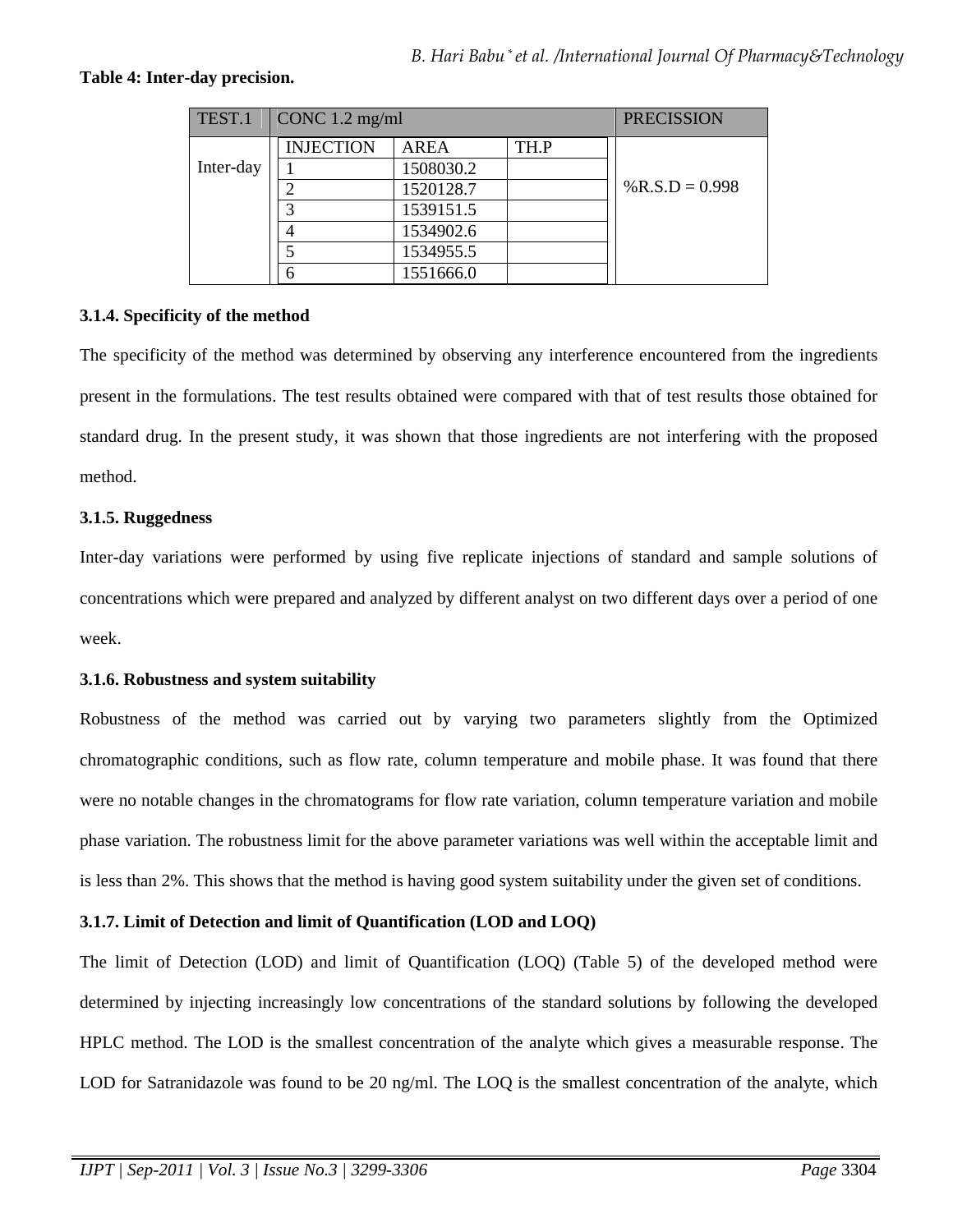gives response that can be absolutely quantified. The LOQ for Satranidazole was found to be 75ng/ml. The results of LOD and LOQ supported the sensitivity of the developed method.

# **Table 5: LOD and LOQ**

| Limit of detection $(L, O, D)$ .    | $20$ ng/ml |
|-------------------------------------|------------|
| Limit of quantification $(L, O, Q)$ | $75$ ng/ml |

## **Conclusion**

A more accurate, precise and convenient RP-HPLC method was developed and validated interms of linearity, accuracy, precition,etc. The proposed method is also applicable to the analysis of satranidazole in bulk drugs and pharmaceutical formulations.

### **Acknowledgements**

The authors are thankful to Acharya Nagarjuna University for constant encouragement and RV Labs, Guntur for providing instrumental support.

## **References**

- 1. Godse Vijaya P, Bafana Y. S., Deshapande, S. Y., Vyas M. R. and Bhosale A. V. 2010, IJACPT, Vol : 1 (3), 1220-1229.
- 2. Zahoor A, et al. 1986, J. Antimicro. Chemother., 18(1): 17-25.
- 3. Gowri S et al. 1985, J. Antimicro. Chemother., 15: 456-460.
- 4. Tripathi KD. 2004, Essentials of Medical Pharmacology. Jaypee Brothers Medical Publishers (P) Ltd, New Delhi.,  $5<sup>th</sup>$  ed: pp. 752.
- 5. Pad. Dr. D. Y. Patil Institute of Pharmeceutical Sciences and Research, Sant Tukaram Nagar , Pimpri, Pune-18.
- 6. Mruthyunjaya swamy, BHM, Patil SMM and Raju SA. 2003, J Indian Chem. Soc., 80: 863-865.
- 7. Natarajan S and Raman B. 2008, Asian J Chem., 20: 1833-1840.
- 8. Lalla J, Hamrapurkar P, Anu. R and Wadhwa T. 2003, J Planar Chromatogr, 2003; 16: 447-450.
- 9. Patel MB, Patel KM, Patel GS, Suhagia BN and Prajapati AM. 2007, J Liq Chromatogr Rel Technol., 30: 2459-2471.